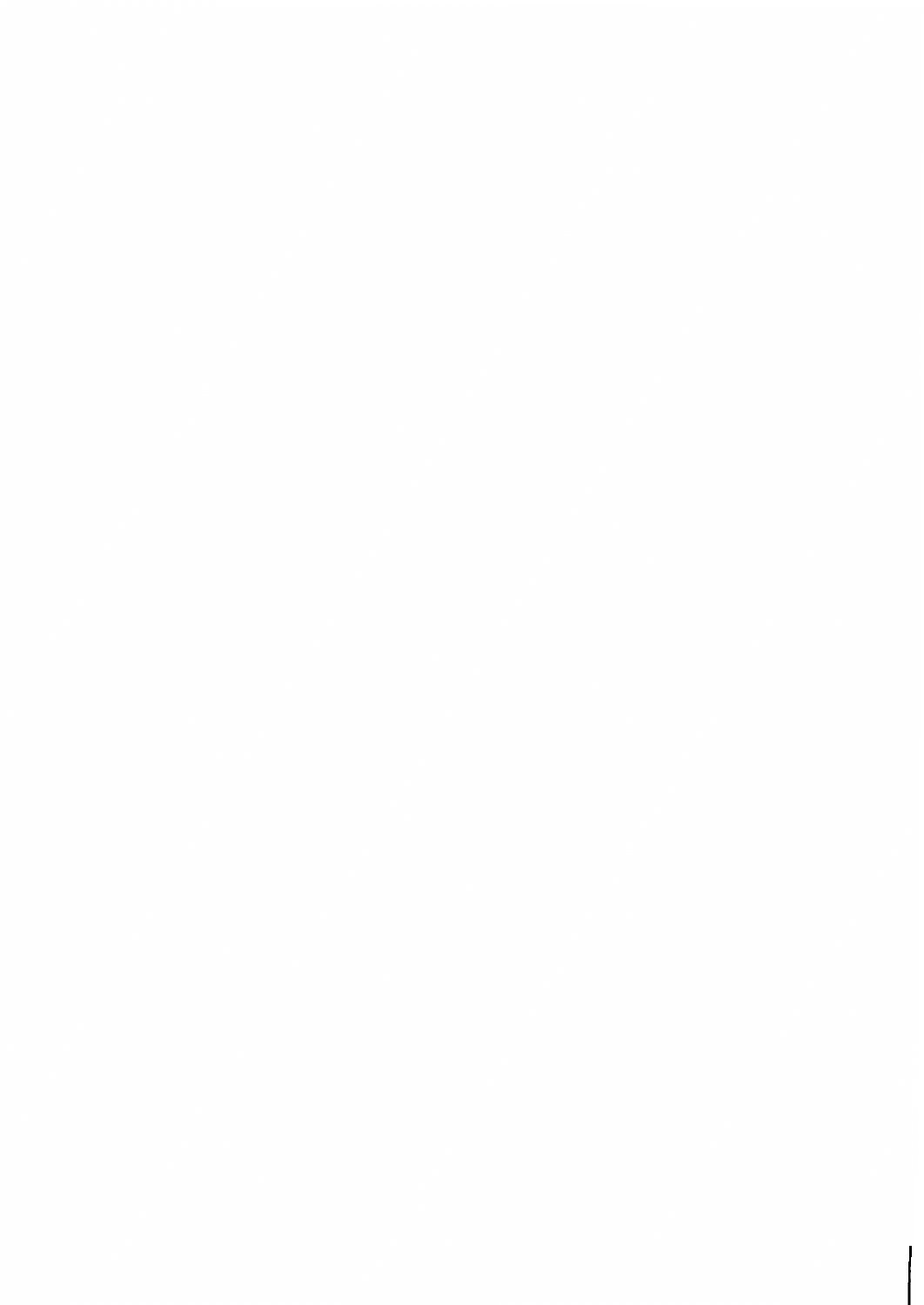#### PREFACE

One of the purposes of the joint REN and FAP task, Environmental Problems of Agriculture, is to collect, assess and classify the current agricultural-environmental models. In order to obtain information and establish scientific cooperation, special questionnaires were sent to many scientists in various countries. This paper contains a brief description, assessment and classification of twelve nitrogen leaching models, and a list of scientists contacted. The nitrogen leaching models can be used for'solving some environmental problems related to the application of nitrogen fertilizers.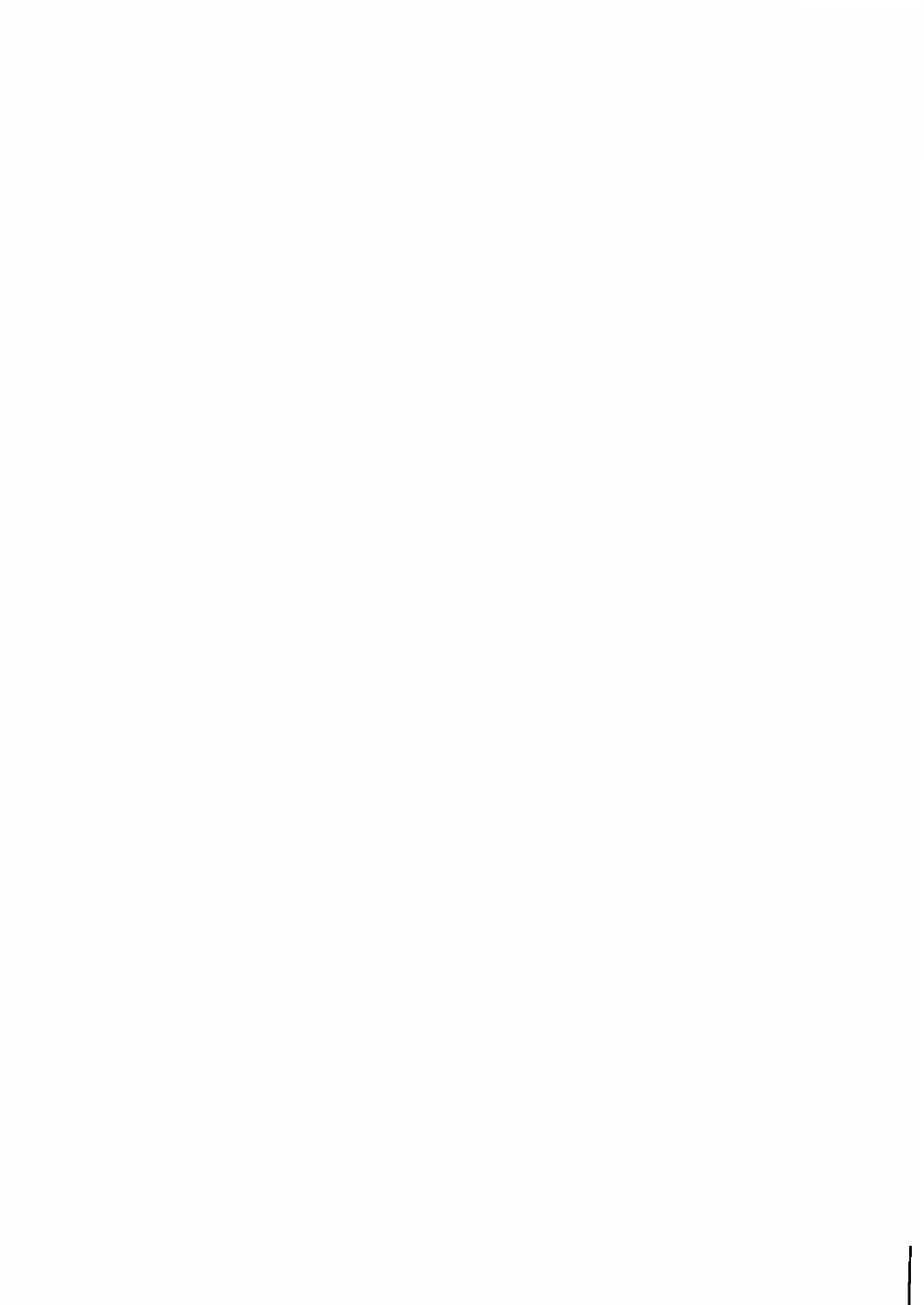## CROPLAND NITROGEN LEACHING MODELS

I.A. Shvytov, O.F. Vasiliev

It is widely assumed that modern agricultural practices can lead to deterioration in the chemical and biological quality of water bodies, i.e. rivers, lakes and groundwaters in rural areas. Nitrogen is one of the major plant nutrients which is applied to croplands as fertilizer and manure. Increase of the scale of nitrogen fertilizers application lead to various environmental effects. For example, nitrogen is one of the nutrients which can accelerate eutrophication of rivers and lakes. On the other hand, nitrogen in drinking water can be toxic for people. It is possible to formulate two main environmental problem associated with heavy nitrogen application to croplands. These problems are both an increase of nitrate concentration in the groundwater and an acceleration of water body eutrophication. Figure 1 illustrates a relation between nitrogen application and environmental effects. Both the nitrogen leaching and the nitrogen surface runoff are processes which are responsible for the nitrogen application environmental impact. For instance, a

 $-1-$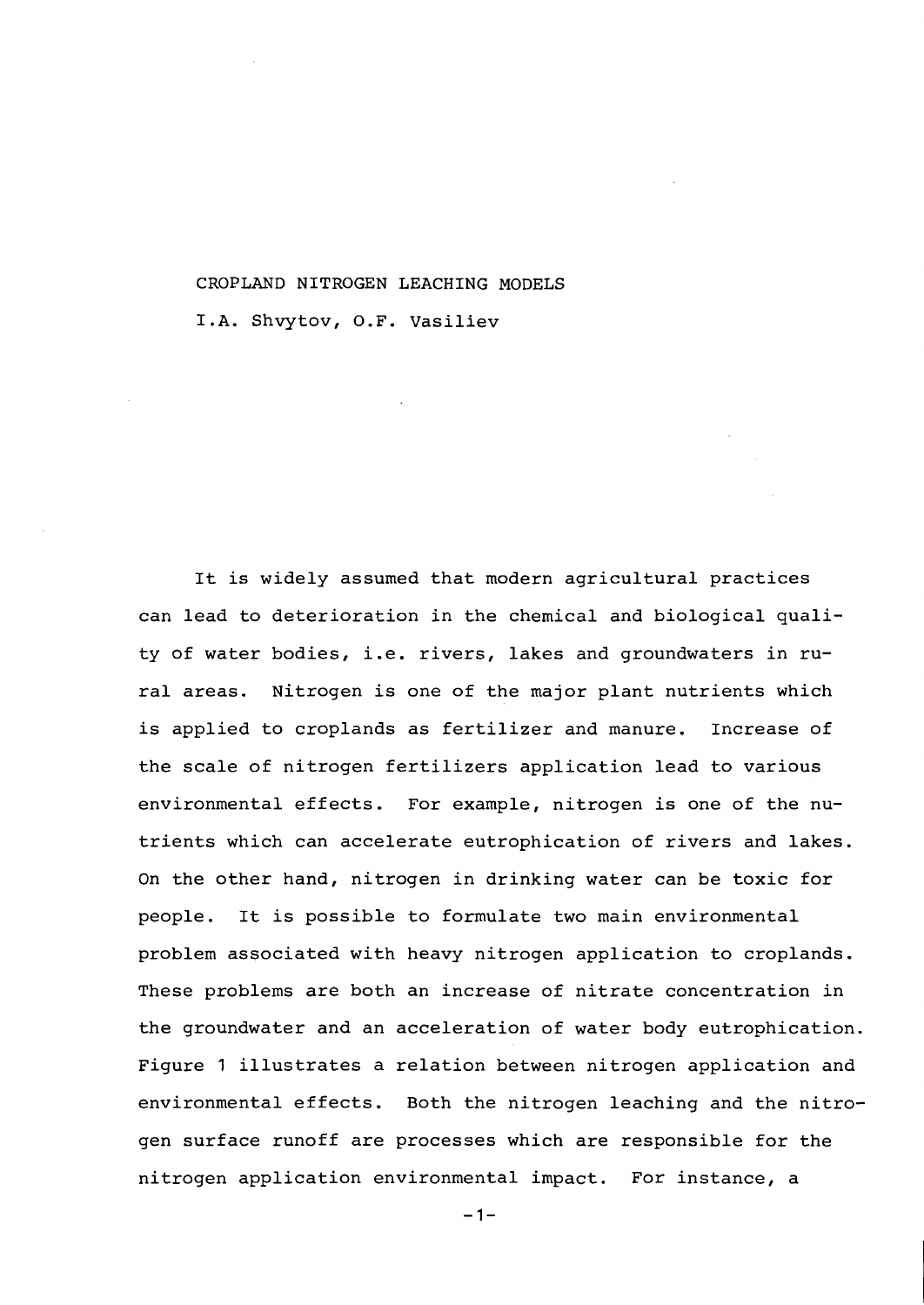

**Figure 1. A relationship between nitrogen application and environmental effects.**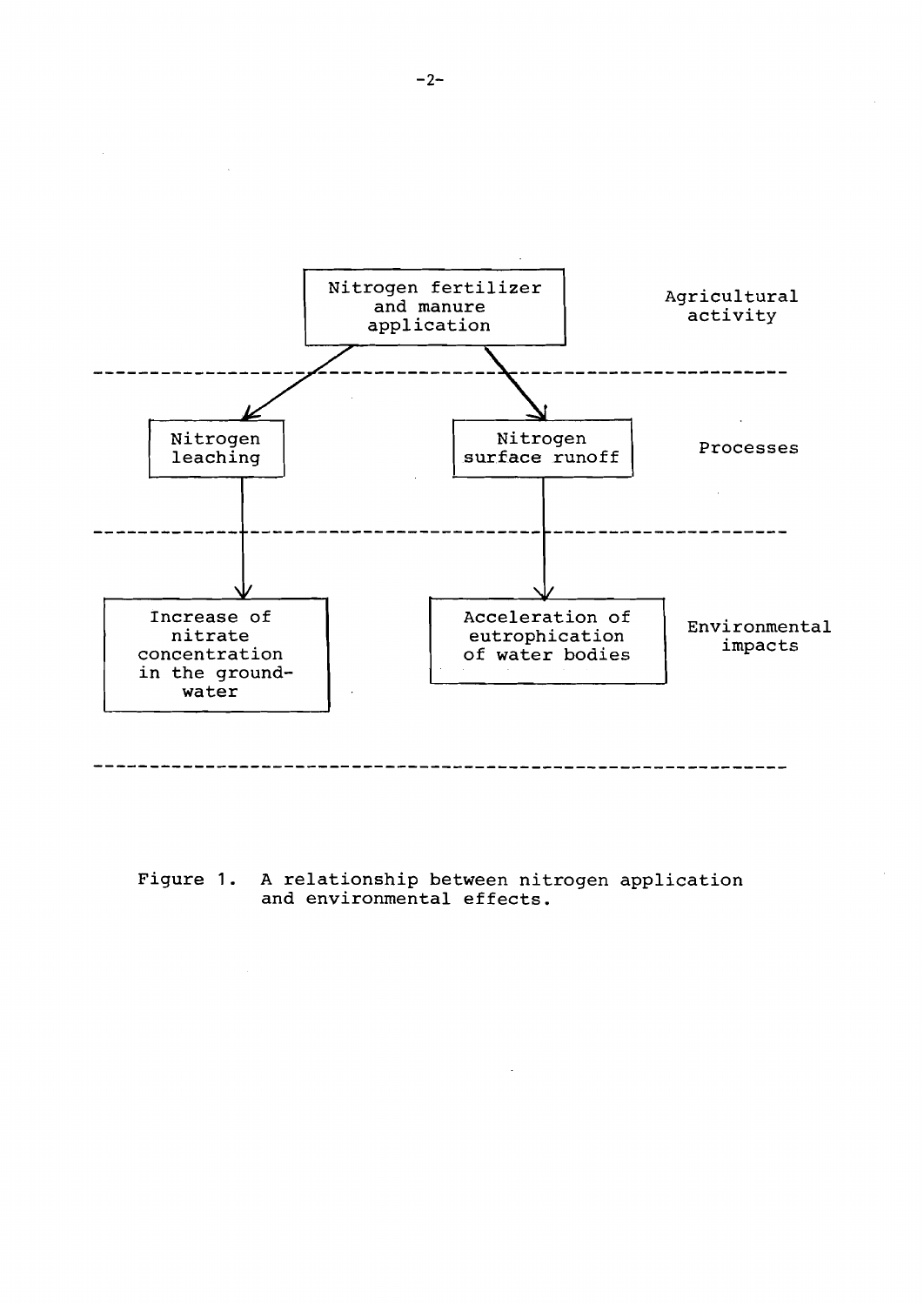quantity relationship between nitrogen fertilizer and manure application and an acceleration **cf** eutrophication, related to nitrogen leaching, groundwater balance processes, nitrogen surface runoff and eutrophication.

It is not a goal of this paper to consider all these phenomena and we shall only concentrate on nitrogen leaching processes. The nitrogen leaching itself is a complex phenomenon including many hydro-biochemical processes. Figure 2 illustrates the main processes such as complex phenomenon as nitrogen leaching, and also the main relationships between these processes. They all play a different role in the nitrogen leaching phenomenon; some of them are very important while others are not. Sometimes it depends on concrete natural conditions. Various nitrogen leaching models pay great attention to different hydrobiochemical processes according to practical, agricultural and environmental situation. This paper is an attempt to collect, assess and clarify current nitrogen leaching models developed in the last 10 years. Twelve nitrogen leaching models described in this paper are divided into three groups according to the model assessment. Table 1 illustrates this classification. There are three classes: Class **A** contains models which can be used mostly for scientific understanding of nitrogen leaching problem (4 models). Class B contains models which can be used mostly for forecasting the amount of nitrogen leached (6 models). Class C contains models which can be used partly in the nitrogen fertilizer management practice (2 models). It should be noted that a comparative analysis ofthese models should be carried out in the future.

 $-3-$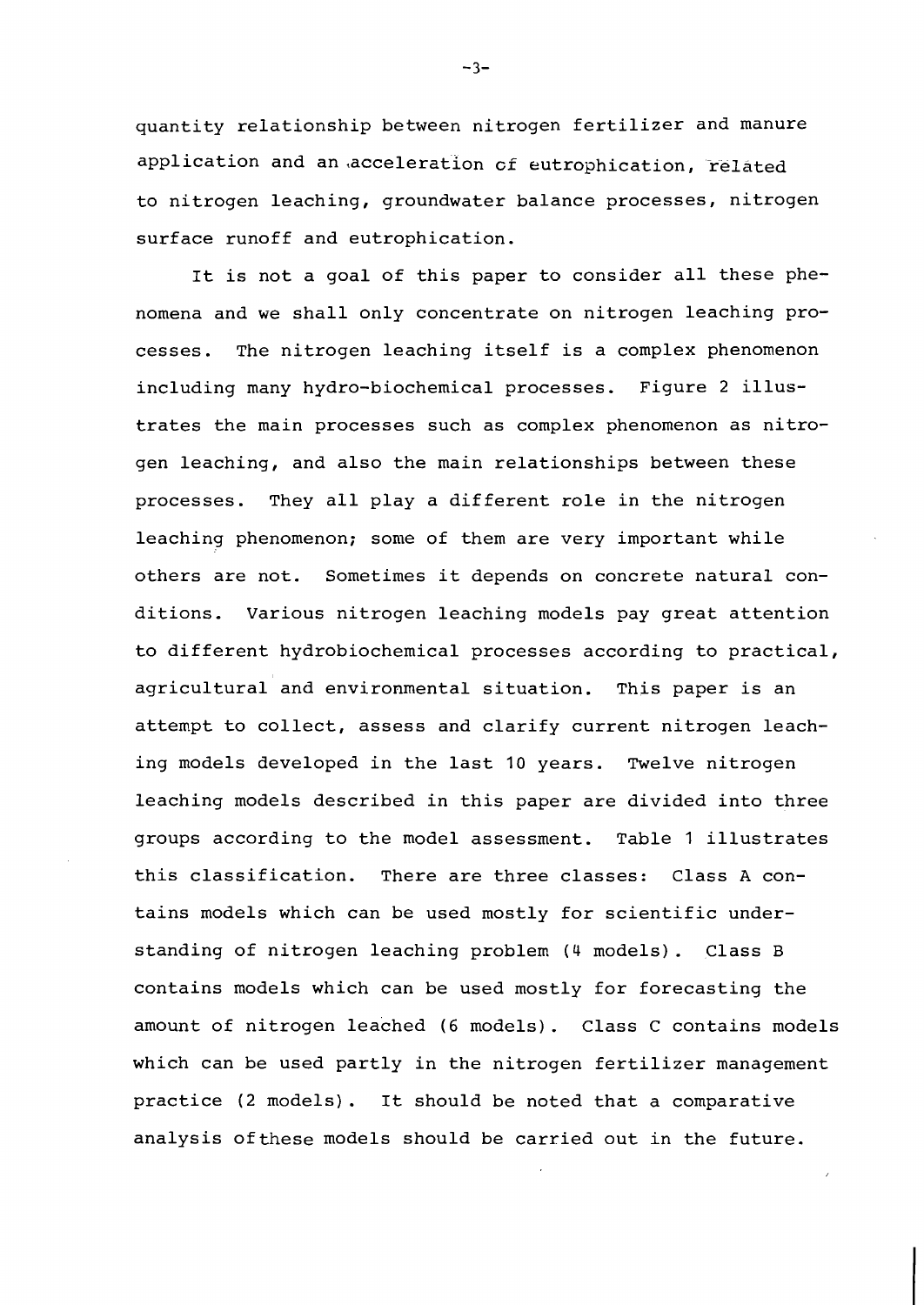

Conceptual scheme of nitrogen leaching from the root zone of croplands. Figure 2.

÷,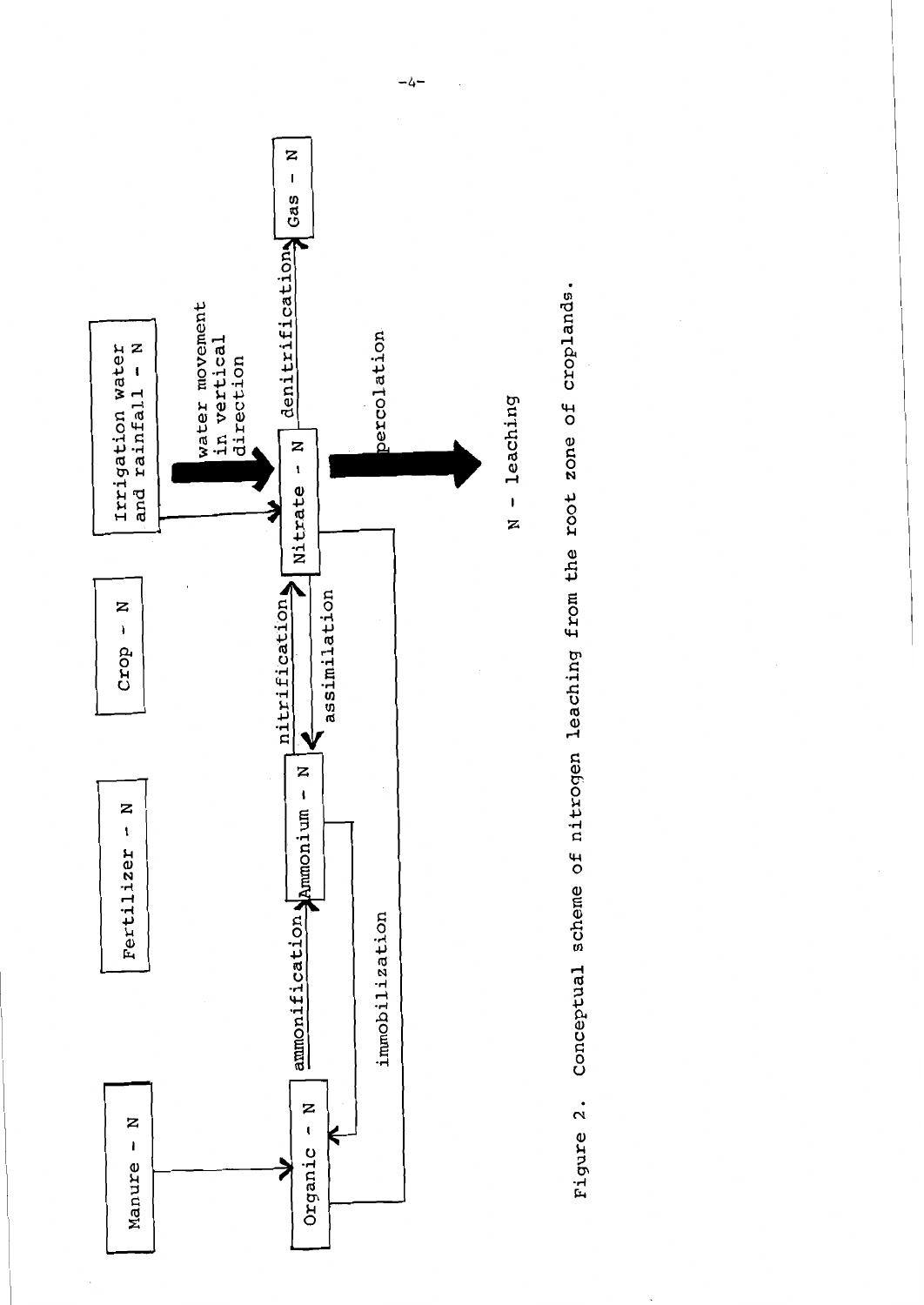| Class of<br>models    | А                           |             |            |  |
|-----------------------|-----------------------------|-------------|------------|--|
| Objective<br>of model | Scientific<br>understanding | Forecasting | Management |  |

 $\hat{\boldsymbol{\gamma}}$ 

 $\mathcal{A}^{\mathcal{A}}$ 

 $\ddot{\phantom{a}}$ 

**Table 1. Classification of models** 

 $\bar{\mathcal{A}}$ 

 $\ddot{\phantom{a}}$ 

 $\mathcal{L}_{\mathcal{A}}$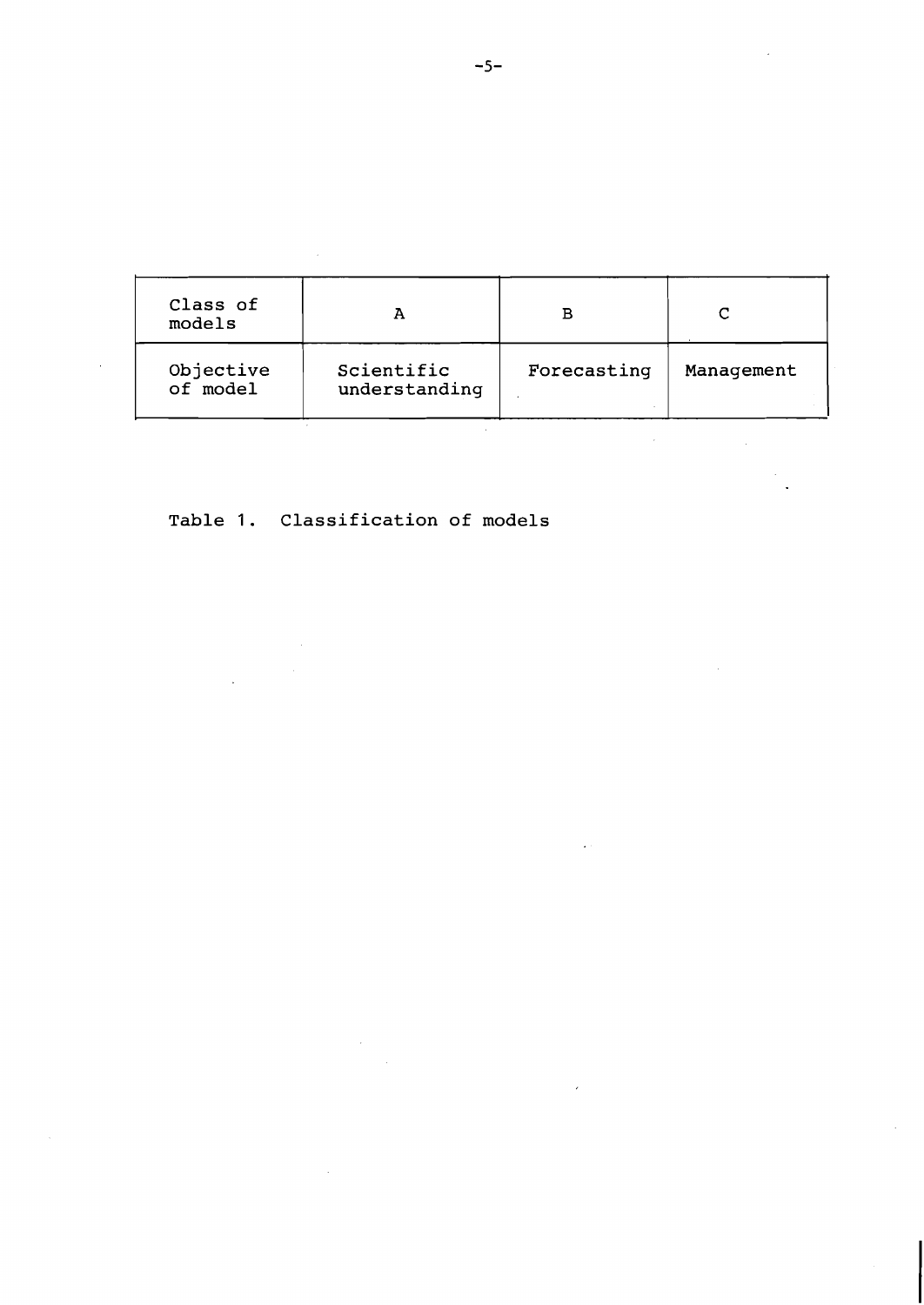#### LIST OF MODELS

#### Class A

- 1. J. A. Van Veen, "The behaviour of nitrogen in soil. A computer simulation model". Ph.D. dissertation, Department of Theoretical Production Ecology, Agricultural University, Wageningen, 1977, The Netherlands.
- 2. M.H. Frere; M.E. Jensen; J.N. Carter, "Modelling water and nitrogen behaviour in the soil-plant system". In Proc. 1970 summer computer simulation conference, pp.746-760.
- 3. T.M. Addiscott, "A simple computer model for leaching in structured soils". Journal of Soil Science, 1977, v.28, pp. 554-563.
- 4. J.Q. Reuss; G.S. Innis, "A grassland nitrogen flow simulation model". Ecology, v.58, 1977, pp. 379-388.

#### Class B

- 1. K.K. Tanji;.M. Fried; R.M. van De Pol, "A steady-state conceptual nitrogen model for estimating nitrogen emissions from cropped lands". Journal of Environmental Quality, vol. G, No. 2, 1977, pp. 155-159.
- 2. J. Duffy; C. Chung; C Boast; M. Franklin, "A simulation model of biophysiochemical transformations of nitrogen in tile - drained corn belt soil". Journal of Environmental Quality, vol. 4, No. 4, 1975, pp. 477-486.
- 3. I.G. Burns, "An equation to predict the leaching of surface-applied nitrate". J. Agric. Sci., Camb. v.85, 1975, pp. 443-454.
- 4. M.J. Shaffer; G.R. Dutt; W.J. Moore, "Predicting changes in nitrogenous compounds in soil-water systems" . Water Pollution Control Research Series. 13030 ELY, 1969, pp. 15-28.
- 5. H. Laudelout; L. Germain; P.F. Chabalier; C.N. Chiang, "Computer simulation of loss of fertilizer nitrogen throuqh chemical decomposition of nitrite". Journal of Soil Science, v. 28, 1977, pp. 329-339.
- 6. M.F. Walter; G.D. Bubenzez; J.C. Converse, "Predicting vertical movement of manurial nitrogen in soil". Transactions of the ASAE, v. 18, 1975, pp. 100-105.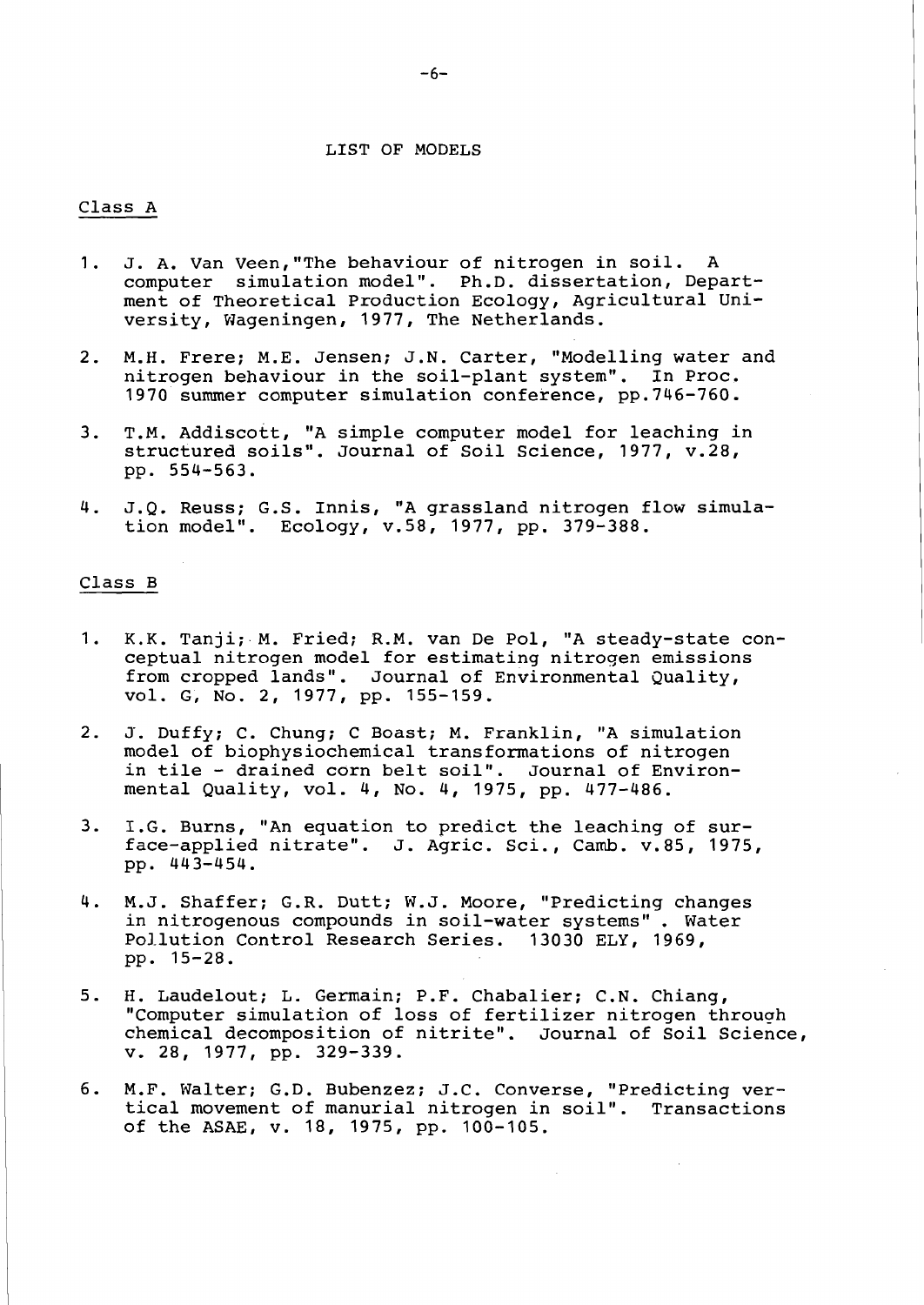Class C

 $\hat{\mathcal{A}}_{\text{max}}$ 

- 1. B. Singh; C.R. Biswas; G.S. Selkhon, "A rational Approach for optimizing application rates of fertilizers nitrogen to reduce potential nitrate pollution of natural waters". Agricultural and Environment, v. 4, 1978, pp. 57-64.
- 2. K.E. Saxton; G.E. Schuman; R.E. Burwell, "Modelling nitrate Movement and Dissipation in fertilized soils". Soil Science society of American Journal, vo1.41, 1977, pp. 265-271.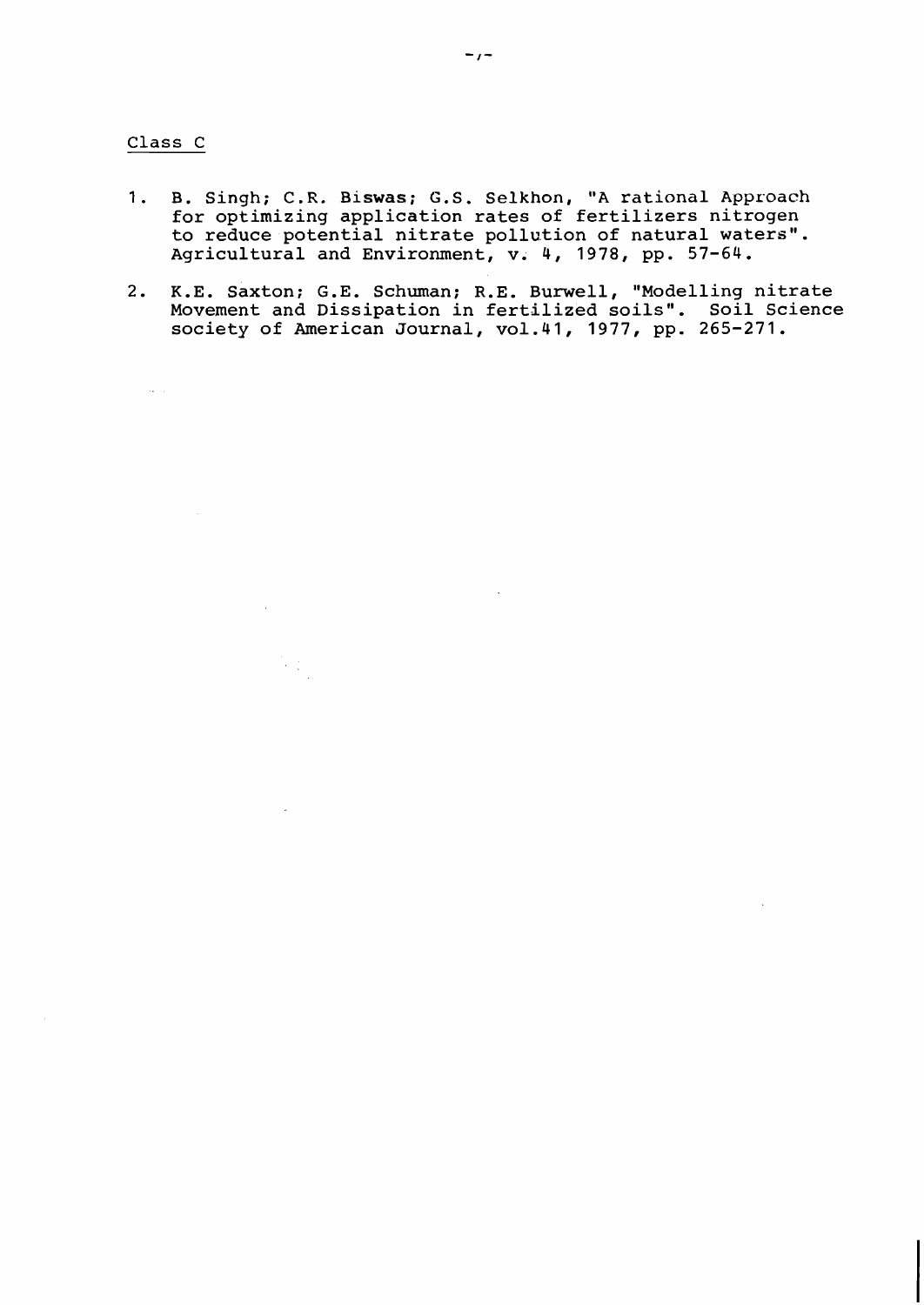$\mathbf{r}$ 

T

֒.

 $\sim 10^{-10}$ 

| Model<br>reference      | J.A.van Veen, "The behaviour of nitrogen in soil.<br>A computer simulation model". Ph.D.dissertation,<br>Department of Theoretical Production Ecology,<br>Agricultural University, Wageningen, 1977, The<br>Netherlands.                                                                                              |
|-------------------------|-----------------------------------------------------------------------------------------------------------------------------------------------------------------------------------------------------------------------------------------------------------------------------------------------------------------------|
| Modelling<br>processes  | Nitrification, volatilization of ammonia fixation<br>of ammonium on clay minerals, mineralization and<br>immobilization denitrification, microbes growth,<br>ammonium transport in soil column.                                                                                                                       |
| Modelling<br>techniques | Zero-order rate kinetics, first-order rate kinetics,<br>Michaelis-Meuten kinetics. The diffusion mechanism<br>is used to describe denitrification in the soil.<br>The space scale of model is some uniform soil volume<br>(for example $1cm3$ ).                                                                      |
| Model<br>input          | The main model inputs are manure and nitrogen fer-<br>tilizers application                                                                                                                                                                                                                                            |
| Model<br>output         | Ammonium, nitrite and nitrate concentrations in the<br>soil microbes biomass; denitrification and volati-<br>lization losses of nitrogen.                                                                                                                                                                             |
| Model<br>assessment     | This model can be used to understand better the ni-<br>trogen transformation processes in the soil. It<br>also enables us to simulate various situations in<br>the soil under different natural conditions and<br>find out the role of many natural and technological<br>factors in nitrogen leaching from croplands. |

 $\sim 10^{-1}$ 

 $\sim 10^{11}$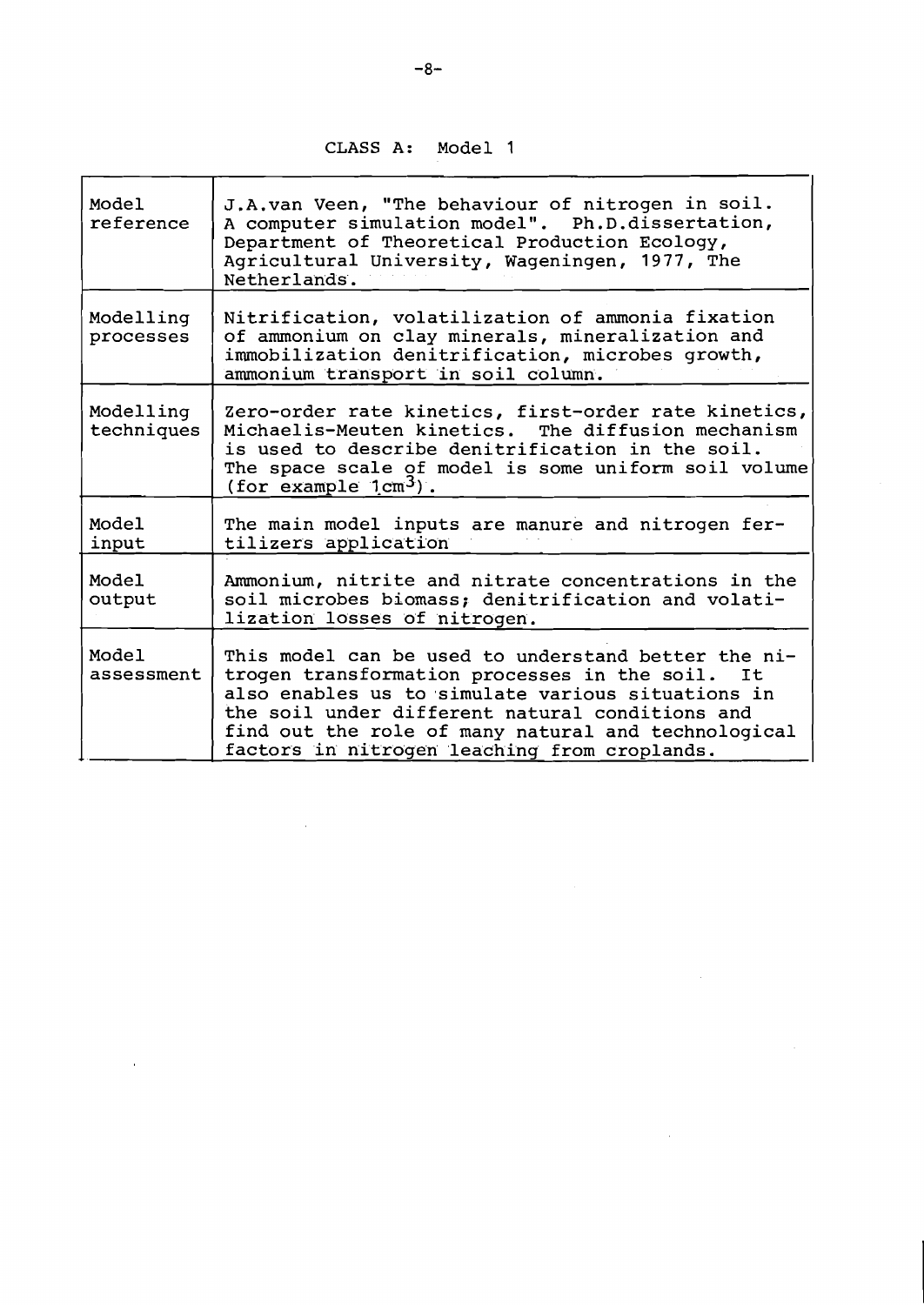| Model<br>reference      | M.H. Frere; M.E. Jensen; J.N. Carter, "Modelling<br>water and nitrogen behaviour in the soil-plant<br>system". In Proc. 1970 summer computer simu-<br>lation conf. pp. 746-760.                                                                                                                                                                                                                                                                                   |
|-------------------------|-------------------------------------------------------------------------------------------------------------------------------------------------------------------------------------------------------------------------------------------------------------------------------------------------------------------------------------------------------------------------------------------------------------------------------------------------------------------|
| Modelling<br>processes  | Water balance processes:<br>evapotranspiration;<br>drainage<br>Nitrogen balance processes:<br>nitrification,<br>mineralization ammonification<br>Plant growth                                                                                                                                                                                                                                                                                                     |
| Modelling<br>techniques | zero-order and first-order rate Kinetics, water<br>balance modelling technique assumes that the<br>hydraulic gradient during drainage is the same<br>with or without evapotranspiration.<br>The in-<br>crease in accumulated dry matter during the<br>season follows an S-shaped curve. The rooting<br>depth increase is considered to follow the<br>equation of a normal curve. The space scale<br>of model is a root zone column of an agricul-<br>tural field. |
| Model<br>input          | Daily climatic conditions (rain, minimum and<br>maximum temperature, solar radiation, dew joint<br>temperature, the windspeed); irrigation water,<br>nitrogen fertilizer.                                                                                                                                                                                                                                                                                         |
| Model<br>output         | various nitrogen force concentration in the<br>soil, soil water content, dry matter of crop;<br>nitrogen leaching from root zone of soil.                                                                                                                                                                                                                                                                                                                         |
| Model<br>assessment     | Model can be used to better understand the be-<br>haviour of water and nitrogen in the soil-plant<br>system.                                                                                                                                                                                                                                                                                                                                                      |

 $\label{eq:2.1} \frac{1}{2} \sum_{i=1}^n \frac{1}{2} \sum_{j=1}^n \frac{1}{2} \sum_{j=1}^n \frac{1}{2} \sum_{j=1}^n \frac{1}{2} \sum_{j=1}^n \frac{1}{2} \sum_{j=1}^n \frac{1}{2} \sum_{j=1}^n \frac{1}{2} \sum_{j=1}^n \frac{1}{2} \sum_{j=1}^n \frac{1}{2} \sum_{j=1}^n \frac{1}{2} \sum_{j=1}^n \frac{1}{2} \sum_{j=1}^n \frac{1}{2} \sum_{j=1}^n \frac{$ 

 $\label{eq:2.1} \mathcal{L}(\mathcal{L}^{\text{max}}_{\text{max}}(\mathcal{L}^{\text{max}}_{\text{max}}))$ 

 $\mathcal{L}^{\text{max}}_{\text{max}}$  ,  $\mathcal{L}^{\text{max}}_{\text{max}}$ 

 $\label{eq:2.1} \frac{1}{2} \sum_{i=1}^n \frac{1}{2} \sum_{j=1}^n \frac{1}{2} \sum_{j=1}^n \frac{1}{2} \sum_{j=1}^n \frac{1}{2} \sum_{j=1}^n \frac{1}{2} \sum_{j=1}^n \frac{1}{2} \sum_{j=1}^n \frac{1}{2} \sum_{j=1}^n \frac{1}{2} \sum_{j=1}^n \frac{1}{2} \sum_{j=1}^n \frac{1}{2} \sum_{j=1}^n \frac{1}{2} \sum_{j=1}^n \frac{1}{2} \sum_{j=1}^n \frac{$ 

 $\mathcal{L}^{\text{max}}_{\text{max}}$  ,  $\mathcal{L}^{\text{max}}_{\text{max}}$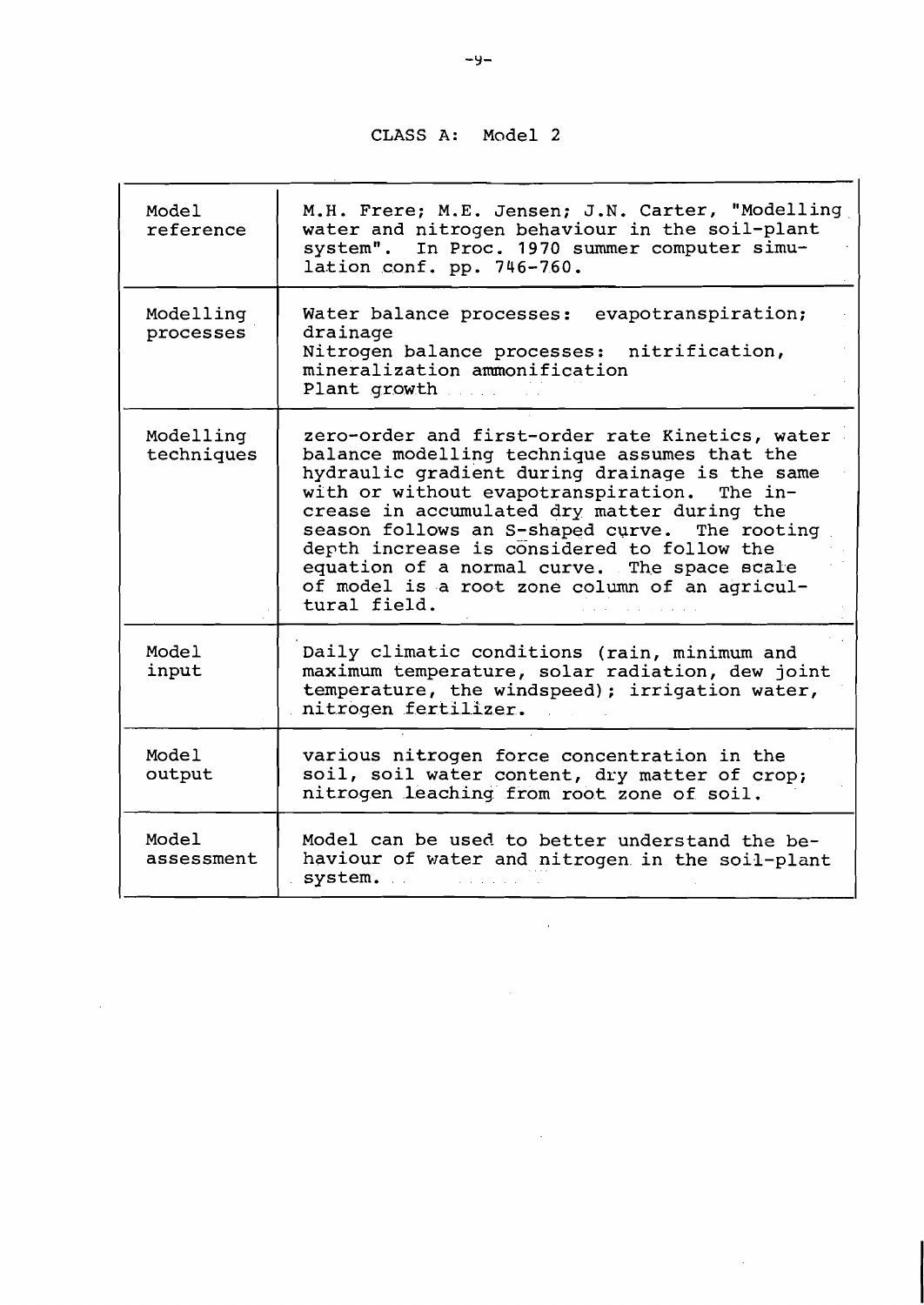| Model<br>reference      | T.M. Addiscott, "A simple computer model for<br>leaching in structured soils". Journal of<br>Soil Science, 1977, v. 28, pp. 554-563.                                                                                                                                                                                                                                                                                                |
|-------------------------|-------------------------------------------------------------------------------------------------------------------------------------------------------------------------------------------------------------------------------------------------------------------------------------------------------------------------------------------------------------------------------------------------------------------------------------|
| Modelling               | The water and nitrate movement through the                                                                                                                                                                                                                                                                                                                                                                                          |
| processes               | soil in the vertical direction, mineralization.                                                                                                                                                                                                                                                                                                                                                                                     |
| Modelling<br>techniques | The soil profile is divided into finite layers.<br>It is assumed that during water movement, the<br>mobile fraction of the soil solution is displaced<br>through the soil only. Simple balance equations<br>are used to model water movement. For the mine-<br>ralization modelling, a simple first-order rate<br>equation is used. The temperature coefficient<br>of the rate constant is given by an Arrhenius-<br>type equation. |
| Model                   | The amount of rainfall; the nitrogen fertilizer                                                                                                                                                                                                                                                                                                                                                                                     |
| input                   | application.                                                                                                                                                                                                                                                                                                                                                                                                                        |
| Model                   | The dynamic of nitrate concentration in the soil                                                                                                                                                                                                                                                                                                                                                                                    |
| output                  | profile and in drainage water.                                                                                                                                                                                                                                                                                                                                                                                                      |
| Model<br>assessment     | The model can be used to understand the influence<br>of soil aggregates on leaching processes better.<br>The model helps to investigate how solutes held<br>in soil aggregates may be protected from leaching.<br>The model connects nitrate leaching with such<br>mechanical characteristics as porosity and bulk<br>density.                                                                                                      |

 $\hat{\boldsymbol{\beta}}$ 

 $\sim$   $\sim$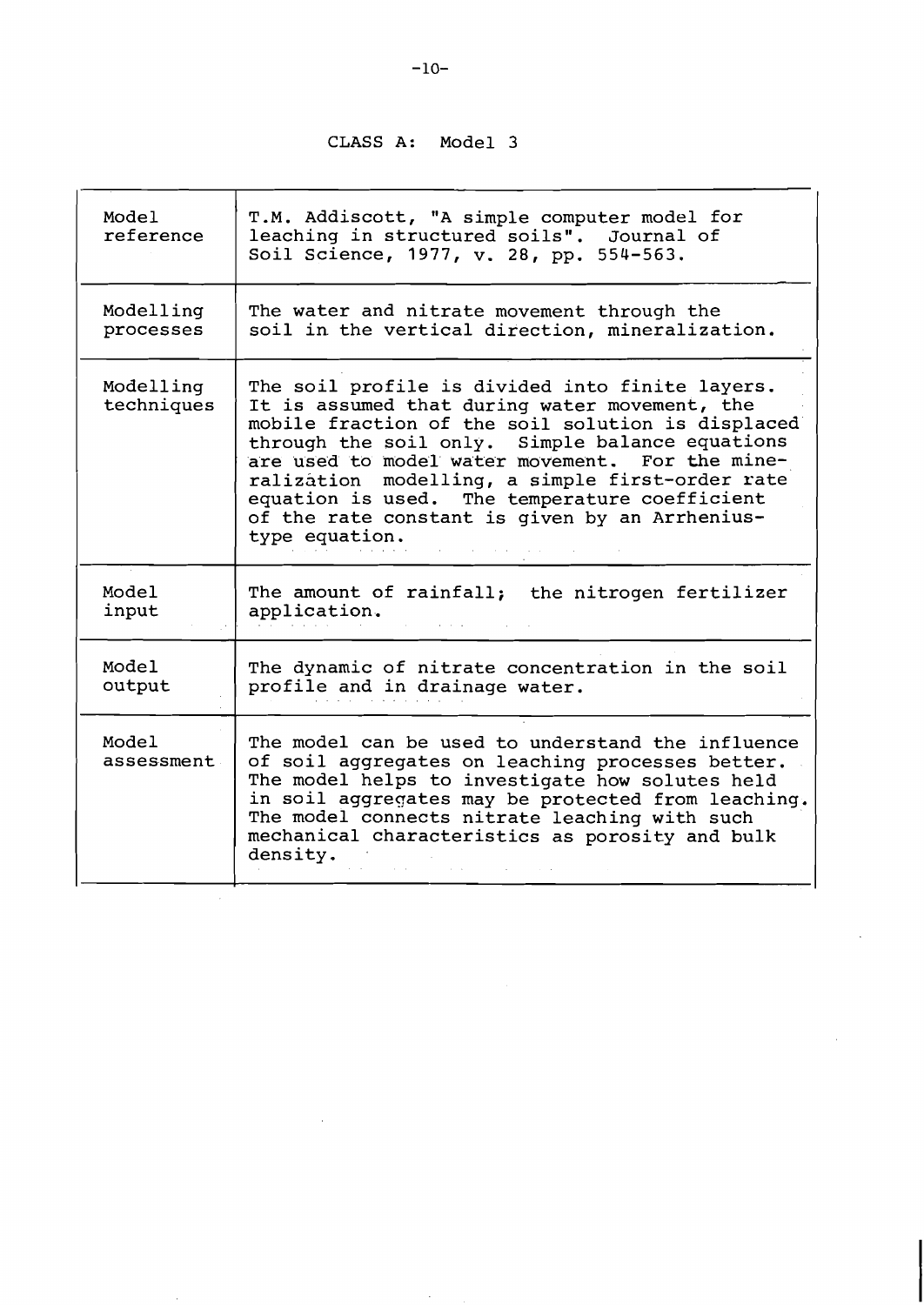| Model<br>reference      | J.Q. Reuss; G.S. Innis, "A grassland nitrogen<br>flow simulation model". Ecology, v.58, 1977,<br>pp. 379-388.                                                                                                                                                                                                                                                                                                                      |
|-------------------------|------------------------------------------------------------------------------------------------------------------------------------------------------------------------------------------------------------------------------------------------------------------------------------------------------------------------------------------------------------------------------------------------------------------------------------|
| Modelling<br>processes  | Mineralization of soil organic nitrogen, oxida-<br>tion of ammonium to nitrate, nitrogen uptake by<br>live roots, the transfer of nitrogen from the<br>live top to the litter, the transfer of litter<br>nitrogen to soil organic matter, immobilization<br>of nitrogen during decomposition of roots, root<br>growth processes. Effects of temperature and<br>soil water availability on the various processes<br>are considered. |
| Modelling<br>techniques | All nitrogen flows are described as a function<br>of time, soil temperature, soil water content,<br>nitrogen content, plant growth. Four depth<br>layers are considered. Nitrogen uptake by<br>live-roots is considered to be the sum of two<br>processes, each of which is described by a<br>maximum rate and a half saturation constant.<br>(Michaelis - Meuten relationship).                                                   |
| Model<br>input          | The soil water and temperature data are required.<br>Initial levels of different nitrogen forms in<br>the soil is considered as main model input.                                                                                                                                                                                                                                                                                  |
| Model<br>output         | The live top biomass production and various ni-<br>trogen form concentrations with time are consi-<br>dered as main output of model.                                                                                                                                                                                                                                                                                               |
| Model<br>assessment     | The model can be used for understanding grass-<br>land ecosystem processes and fertilizer effects<br>on grassland ecosystem.                                                                                                                                                                                                                                                                                                       |

 $\sim$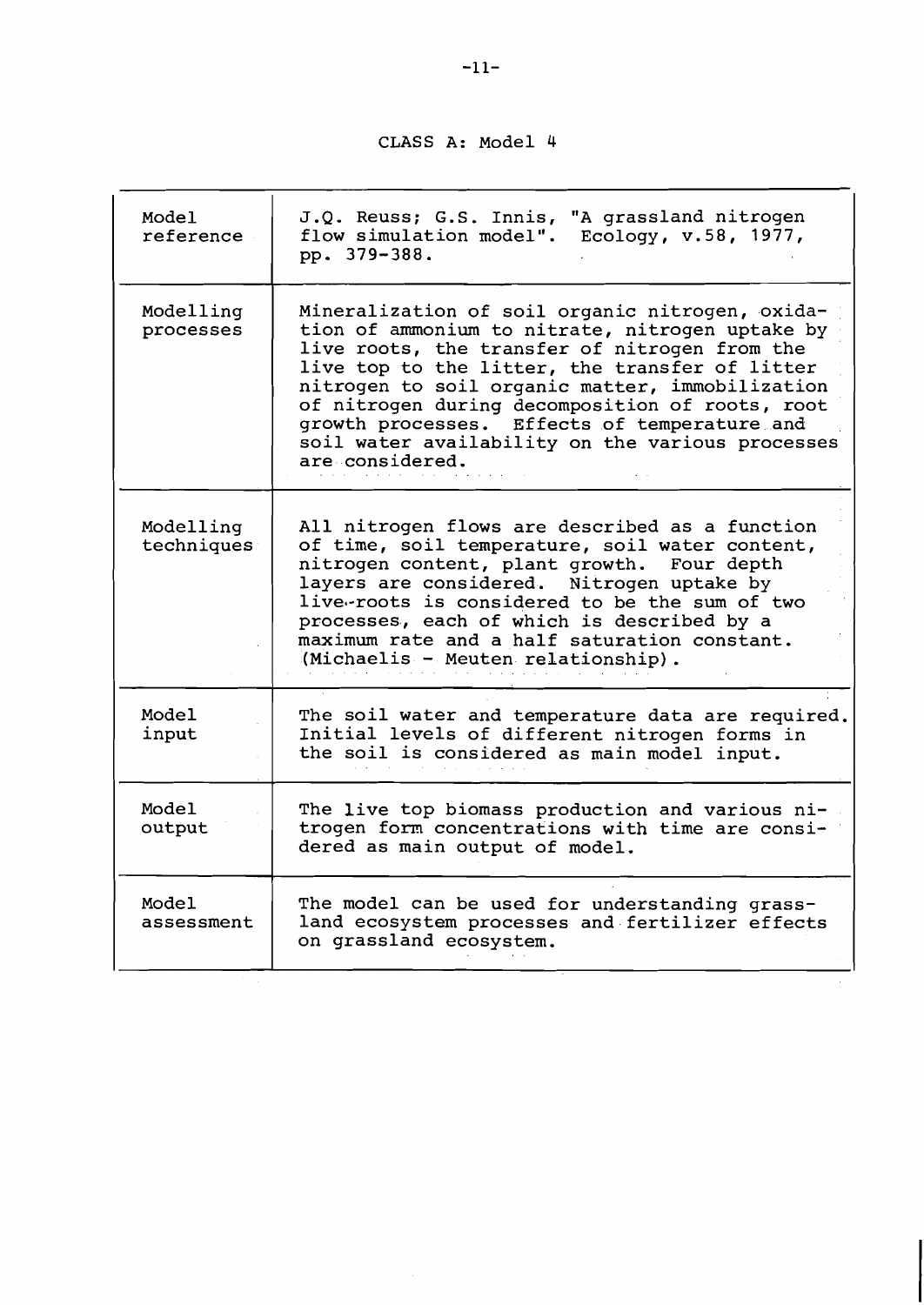$\sim 10^7$ 

| Model<br>reference      | K.K. Tanji; M. Fried; R.M. Van de Pol, "A<br>steady-state conceptual nitrogen model for<br>estimating nitrogen emissions from cropped<br>lands", - Journal Environmental Quality,<br>vol. 6, No. 2, 1977, pp. 155-159                                                                                                                                                                   |
|-------------------------|-----------------------------------------------------------------------------------------------------------------------------------------------------------------------------------------------------------------------------------------------------------------------------------------------------------------------------------------------------------------------------------------|
| Modelling<br>processes  | - Hydrologic submodel: irrigation water flow,<br>precipitation, water inflow to root zone,<br>water outflow from root zone, evapotranspi-<br>ration, surface return flow, deep percolation<br>- Nitrogen submodel: irrigation water nitrogen<br>inflow, precipitation nitrogen inflow, nitro-<br>gen fertilization, denitrification, nitrogen<br>consumption of crop, nitrogen leaching |
| Modelling<br>techniques | The model is based on two underlying principles:<br>steady state and mass balance.<br>The model has an annual or cropped cycle time<br>scale. The space scale is any uniform field,<br>plotter field (with focusing on the crop root<br>zone of the soil-plant system).                                                                                                                 |
| Model<br>input          | N in irrigation water (mg N/liter); N in preci-<br>pitation (mg N/liter); applied fertilizer (kg<br>N/ha) ; N mass in N <sub>2</sub> fixation (kg N/ha) ; irri-<br>gation water flux (cm/yer), precipitation<br>$(cm/yer)$ .                                                                                                                                                            |
| Model<br>output         | The main output data:<br>- quantity of deep percolated water<br>- nitrogen leaching losses                                                                                                                                                                                                                                                                                              |
| Model<br>assessment     | The model is applicable to croplands under in-<br>tensive production located in humid regions or<br>where irrigation has been practiced for a long<br>The model can be used to predict and<br>period.<br>estimate the effect on long term leaching losses<br>of proposed changes in agricultural practice.                                                                              |

 $\sim$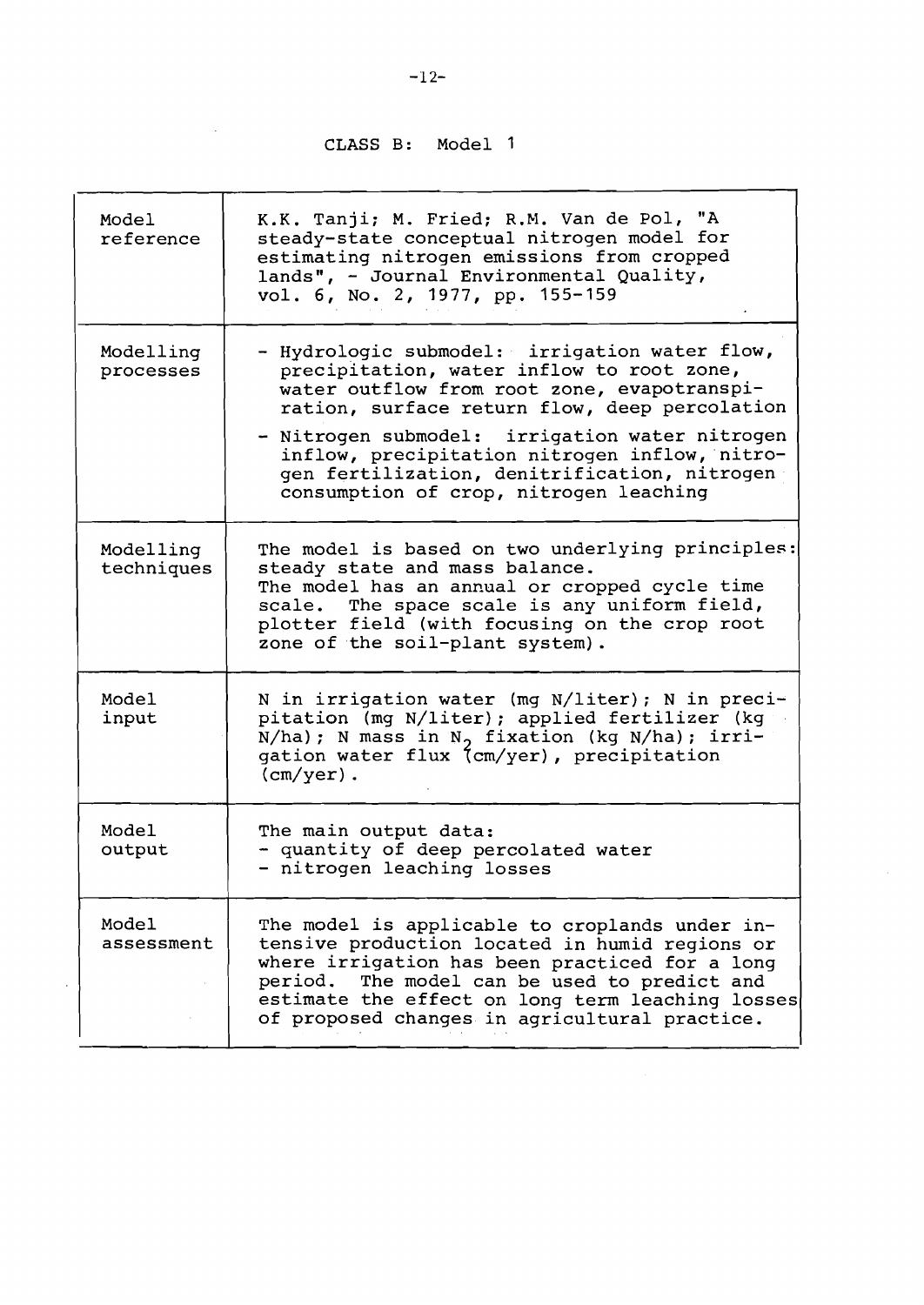$\sim 10^{-1}$ 

| Model<br>reference      | J. Duffy; C. Chung; C. Boast; M. Franklin,<br>"A simulation model of biophysiochemical<br>transformations of nitrogen in tile-drained<br>corn belt soil". Journal of Environmental<br>Quality, vol. 4, No. 4, 1975, pp. 477-486.                                                                                                                                                                                                                                                 |
|-------------------------|----------------------------------------------------------------------------------------------------------------------------------------------------------------------------------------------------------------------------------------------------------------------------------------------------------------------------------------------------------------------------------------------------------------------------------------------------------------------------------|
| Modelling<br>processes  | - Water movement: unsaturated flow, saturated<br>flow, water table fluctuations, tile flow of<br>water                                                                                                                                                                                                                                                                                                                                                                           |
|                         | - Nitrogen transformations and movement pro-<br>cesses: nitrification, mineralization-<br>immobilization, denitrification, nitrate<br>vertical movement, nitrate tile flow                                                                                                                                                                                                                                                                                                       |
|                         | - Crop growth: root growth, plant growth,<br>nitrogen uptake                                                                                                                                                                                                                                                                                                                                                                                                                     |
| Modelling<br>techniques | The soil profile in the vertical direction is<br>divided into eleven sections, each 15cm deep.<br>The water flow rate between levels is calcu-<br>lated according to Darcy's equations.<br>Zero<br>and first order reactions are used to model<br>nitrogen transformation processes. The soil<br>moisture, temperature, nitrogen and light are<br>taken into account through Leibig's "Law of<br>Minimum Factor" to model actual plant growth.<br>The space scale is field area. |
| Model<br>input          | The main inputs of the model are nitrogen fer-<br>tilizers and rainfall.                                                                                                                                                                                                                                                                                                                                                                                                         |
| Model<br>output         | The main outputs are the amount of water<br>leaving the field as drain tile effluent and<br>nitrate concentration in tile effluent.                                                                                                                                                                                                                                                                                                                                              |
| Model<br>assessment     | The model is applicable to any typical field<br>in the Corn Belt. Through this model, it is<br>possible to predict nitrate concentrations in<br>the tile effluent as a function of farm manage-<br>ment practices (many use of N-fertilizers) and<br>climatic conditions.                                                                                                                                                                                                        |

 $\label{eq:2.1} \frac{1}{\sqrt{2}}\left(\frac{1}{\sqrt{2}}\right)^{2} \left(\frac{1}{\sqrt{2}}\right)^{2} \left(\frac{1}{\sqrt{2}}\right)^{2} \left(\frac{1}{\sqrt{2}}\right)^{2} \left(\frac{1}{\sqrt{2}}\right)^{2} \left(\frac{1}{\sqrt{2}}\right)^{2} \left(\frac{1}{\sqrt{2}}\right)^{2} \left(\frac{1}{\sqrt{2}}\right)^{2} \left(\frac{1}{\sqrt{2}}\right)^{2} \left(\frac{1}{\sqrt{2}}\right)^{2} \left(\frac{1}{\sqrt{2}}\right)^{2} \left(\$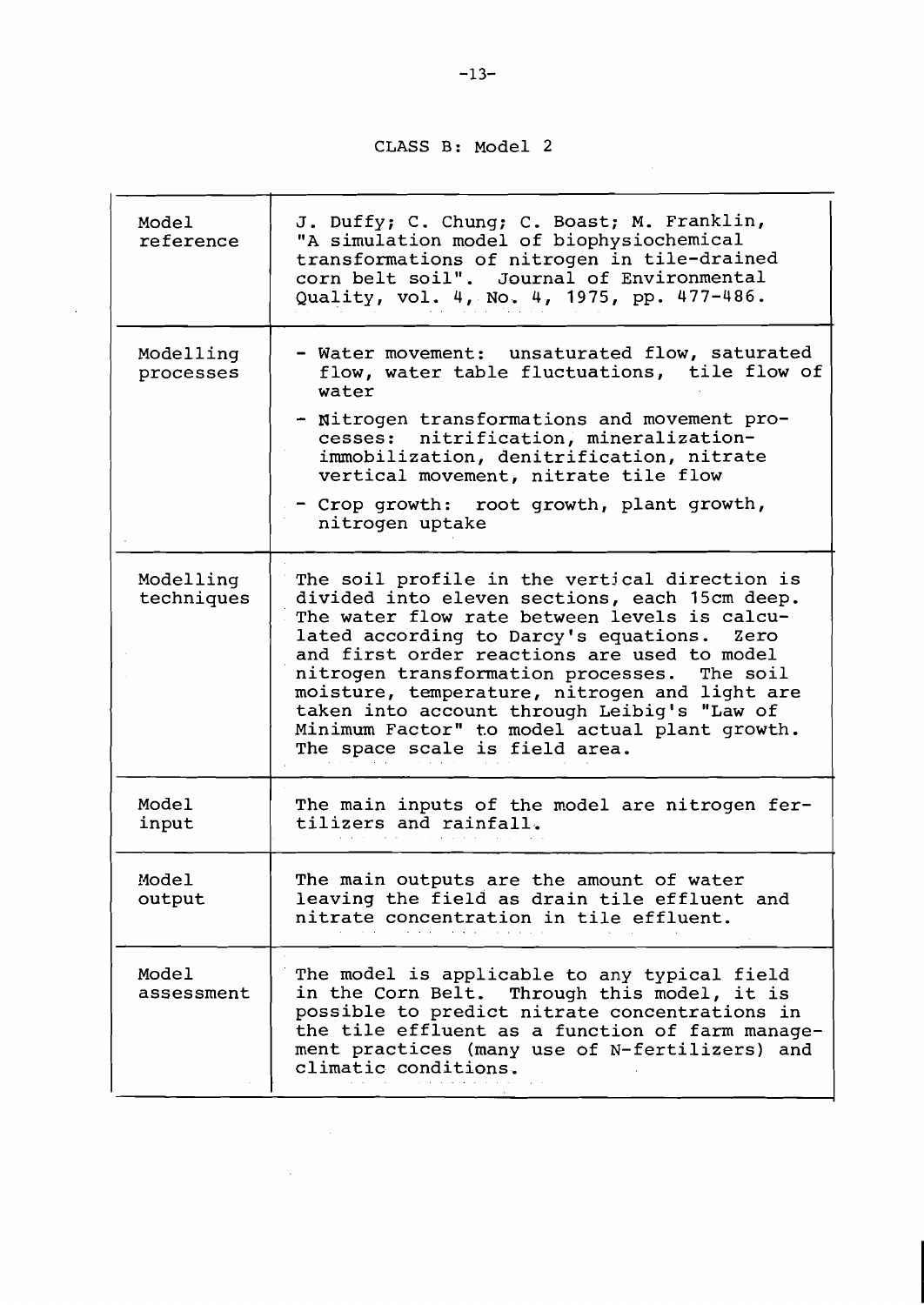| Model<br>reference      | I.G. Burns, "An equation to predict the leach-<br>ing of surface-applied nitrate". J. Agri.<br>Sci., Camb. (1975), 85, pp. 443-454.                                                                                                                                                                    |
|-------------------------|--------------------------------------------------------------------------------------------------------------------------------------------------------------------------------------------------------------------------------------------------------------------------------------------------------|
| Modelling<br>processes  | Water and nitrate movement through soil.<br>The<br>nitrogen transformation processes are not con-<br>sidered.                                                                                                                                                                                          |
| Modelling<br>techniques | The model assumes that rainfall will increase<br>the water content of any soil layer until its<br>field capacity is reached. It is assumed that<br>the fraction of nitrate leached can be corre-<br>lated with fraction of water percolated.                                                           |
|                         | The amount of nitrate leached below root zone<br>can be calculated from simple equation.<br>Equation is based on the assumption that the<br>soil solution of each layer is an equilibrium<br>with water percolated. The space scale is a<br>field (practically some soil column).                      |
| Model<br>input          | The quantity of water draining through the<br>soil (in cm)                                                                                                                                                                                                                                             |
| Model<br>output         | The fraction of surface-applied nitrate<br>leached below any depth.                                                                                                                                                                                                                                    |
| Model<br>assessment     | This model can be used directly to calculate<br>nitrate leaching under rainfall and irrigation<br>conditions for a wide range of fallow or<br>cropped soil. It is also appropriate to<br>use this model as an integral part of other<br>models describing nitrogen cycle at the<br>agricultural field. |

 $\sim 10^6$ 

 $\sim$   $\sim$ 

 $\mathcal{L}^{\text{max}}_{\text{max}}$ 

 $\mathcal{A}_\mathrm{c}$ 

 $\sim 10$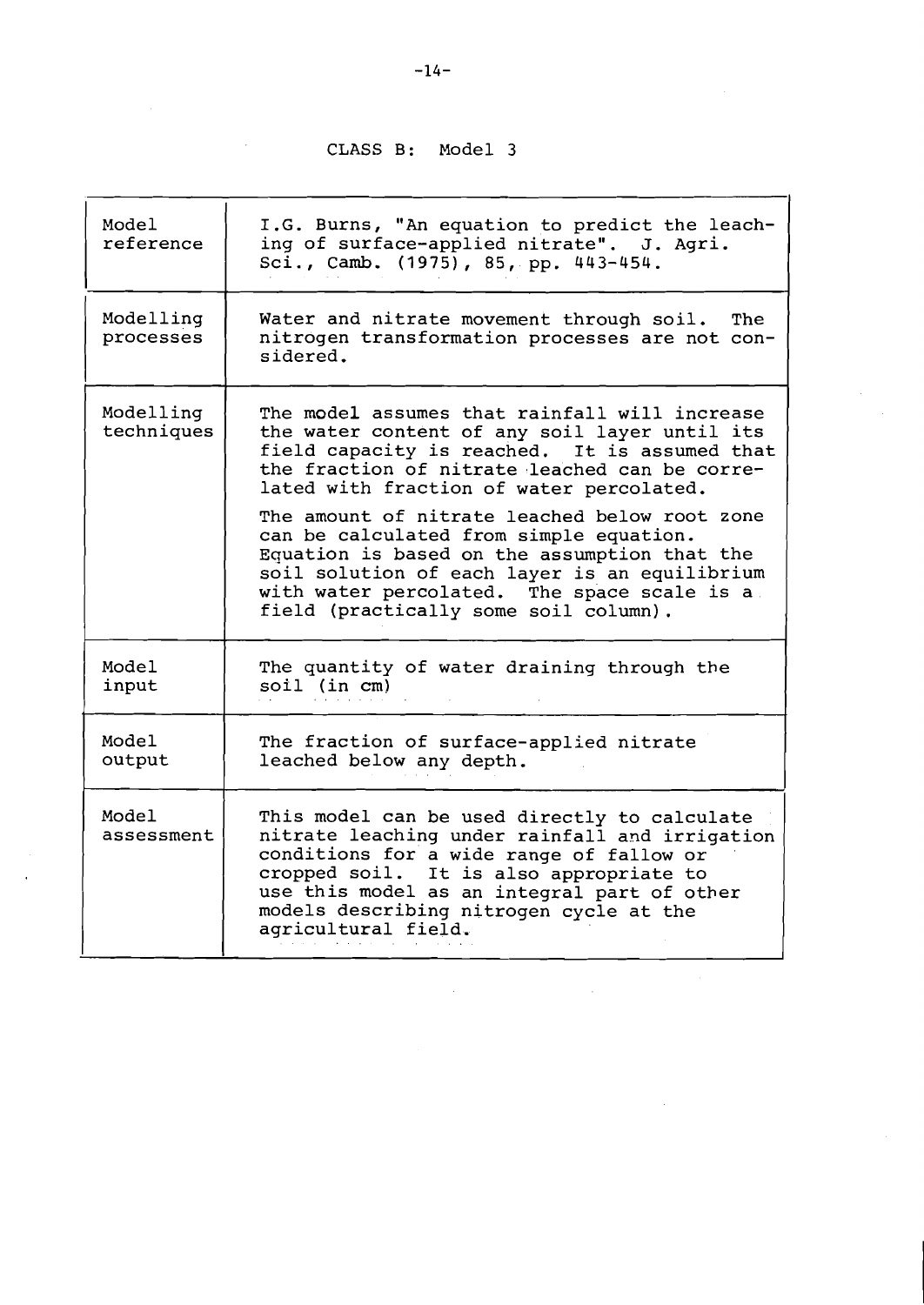$\sim 10^7$ 

 $\hat{\boldsymbol{\theta}}$ 

| Model<br>reference      | M.J. Shaffer, G.R. Dutt, W.J. Moore, "Predicting<br>changes in nitrogenous compounds in soil-water<br>systems". Water Pollution Control Research<br>Series. 13030 ELY, 1969, pp. 15-28.                                                                                                          |
|-------------------------|--------------------------------------------------------------------------------------------------------------------------------------------------------------------------------------------------------------------------------------------------------------------------------------------------|
| Modelling<br>processes  | Water balance processes are not considered. Ni-<br>trogen transformation processes: mineralization,<br>immobilization (both ammonia and nitrate), ni-<br>trification, urea hydrolysis.                                                                                                           |
| Modelling<br>techniques | The nitrogen transformation rate equation for<br>each pathway were chosen as follow:<br>Rate = function (urea-N concentration, $NH_3-N$ ,<br>organic-N, NO <sub>3</sub> -N, C:N ratio, pH, temperature,<br>moisture).<br>The computerized multiple linear regression<br>techniques were applied. |
| Model<br>input          | Initial soil conditions and nitrogen additions<br>(urea, ammonia, organic, nitrate).                                                                                                                                                                                                             |
| Model<br>output         | Concentrations of the nitrogenous species in the<br>soil with time are considered as output from the<br>model.                                                                                                                                                                                   |
| Model<br>assessment     | The model can be considered as a potential part<br>of an integrated simulation model of nitrogen<br>leaching after combining with a water balance<br>model. To predict nitrogen leaching, the model<br>has to be combined with a water percolation<br>model.                                     |

 $\mathcal{L}^{\text{max}}_{\text{max}}$ 

 $\sim 10^{11}$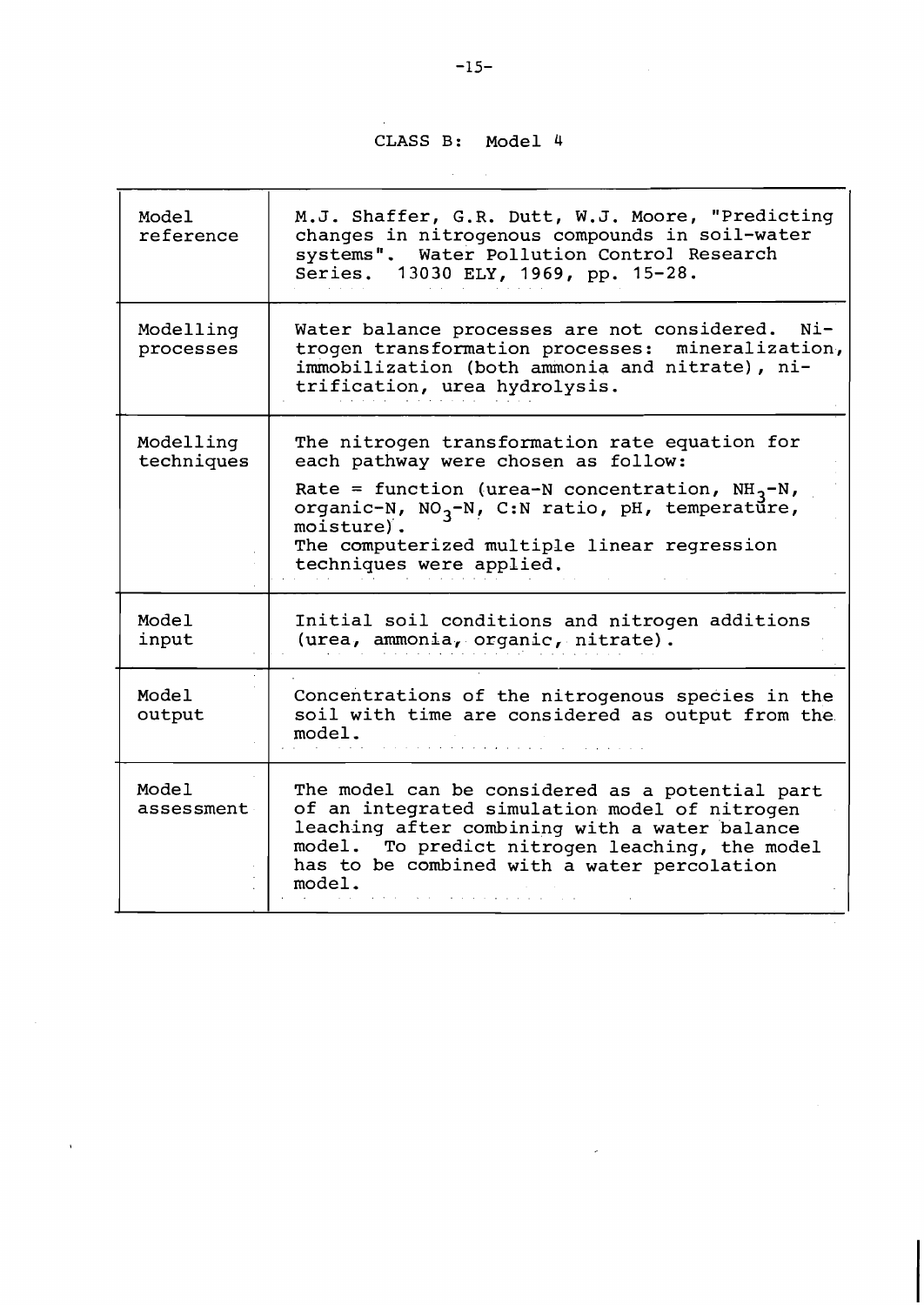| Model<br>reference      | H. Laudelout, L. Germain, P.F. Chabalier,<br>C.N. Chiang, "Computer simulation of loss of<br>fertilizer nitrogen through chemical decom-<br>position of nitrite". Journal of Soil Science,<br>1977, v. 28, pp. 329-339                                                                                                                                                                                                  |
|-------------------------|-------------------------------------------------------------------------------------------------------------------------------------------------------------------------------------------------------------------------------------------------------------------------------------------------------------------------------------------------------------------------------------------------------------------------|
| Modelling<br>processes  | The ammonification, the oxidation of ammonium<br>in soil and biochemical decomposition of ni-<br>trite. The water balance processes are not<br>considered.                                                                                                                                                                                                                                                              |
| Modelling<br>techniques | The first and second order rate kinetics are<br>used.                                                                                                                                                                                                                                                                                                                                                                   |
| Model<br>input          | The main input is nitrogenous additions                                                                                                                                                                                                                                                                                                                                                                                 |
| Model<br>output         | Concentrations of the nitrogenous species in<br>the soil with time and nitrogen losses due to<br>biochemical decomposition of nitrite are con-<br>sidered as model output.                                                                                                                                                                                                                                              |
| Model<br>assessment     | The model can be used to predict the rate of<br>loss of nitrogen from soil as a result of<br>chemical decomposition of nitrite. The nitro-<br>gen loss may be calculated as a percent of<br>nitrogen applied. The model helps us to un-<br>derstand the role of the two competing reactions<br>in which nitrite is biologically oxidized to ni-<br>trate or is chemically decomposed at low pH<br>$(\text{acid soil}).$ |

 $\mathcal{L}^{\text{max}}_{\text{max}}$  and  $\mathcal{L}^{\text{max}}_{\text{max}}$ 

**I** 

 $\mathcal{L}^{\mathcal{L}}(\mathcal{L}^{\mathcal{L}}(\mathcal{L}^{\mathcal{L}}(\mathcal{L}^{\mathcal{L}}(\mathcal{L}^{\mathcal{L}}(\mathcal{L}^{\mathcal{L}}(\mathcal{L}^{\mathcal{L}}(\mathcal{L}^{\mathcal{L}}(\mathcal{L}^{\mathcal{L}}(\mathcal{L}^{\mathcal{L}}(\mathcal{L}^{\mathcal{L}}(\mathcal{L}^{\mathcal{L}}(\mathcal{L}^{\mathcal{L}}(\mathcal{L}^{\mathcal{L}}(\mathcal{L}^{\mathcal{L}}(\mathcal{L}^{\mathcal{L}}(\mathcal{L}^{\mathcal{L$ 

and the control of the control of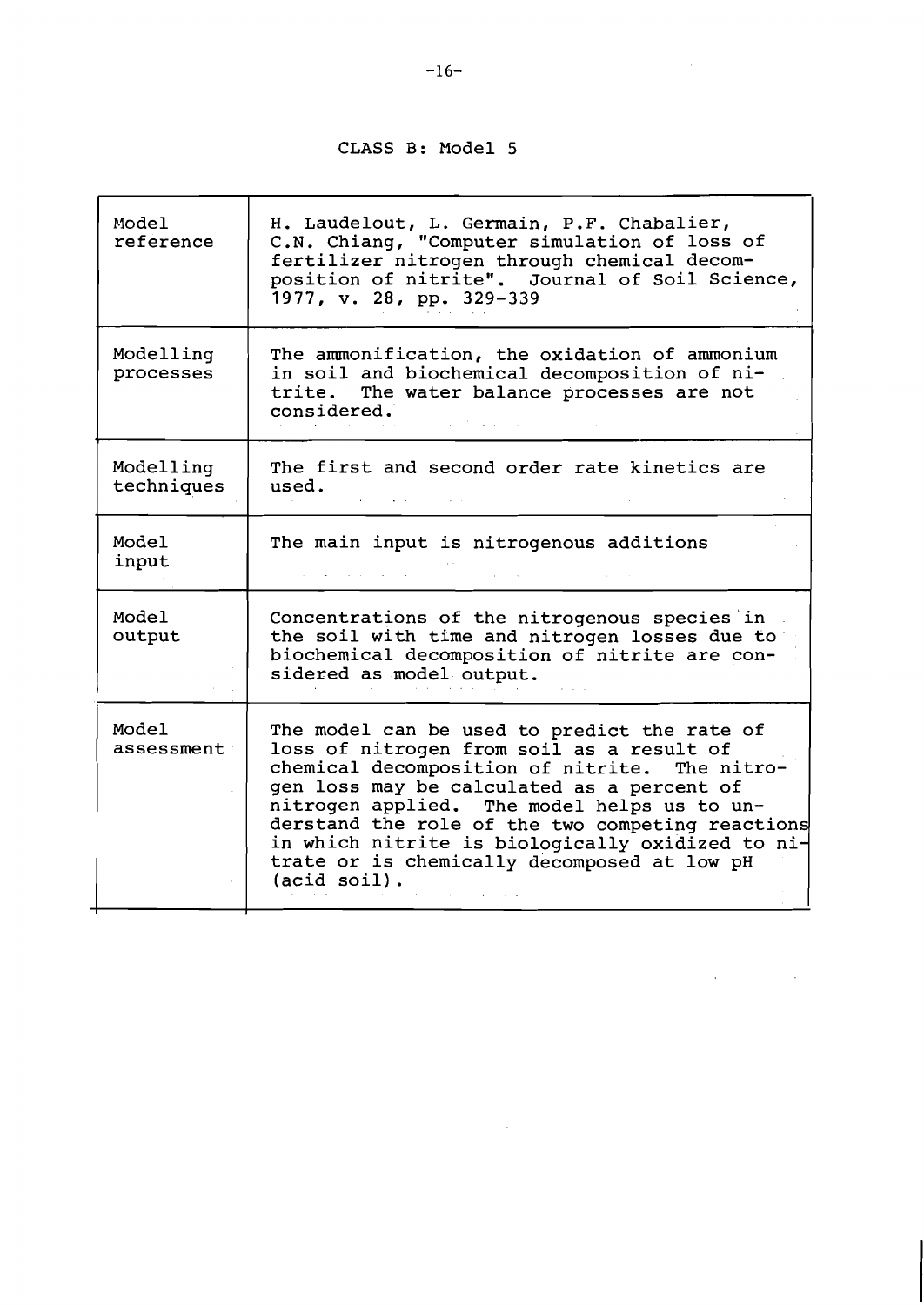| Model<br>reference      | M.F. Walter, G.D. Bubenzer, J.C. Converse,<br>"Predicting vertical movement of manurial.<br>nitrogen in soil", Transactions of the ASAE,<br>$v.18$ , 1975, pp. 100-105.                                                                                                                                                                                                                                                             |
|-------------------------|-------------------------------------------------------------------------------------------------------------------------------------------------------------------------------------------------------------------------------------------------------------------------------------------------------------------------------------------------------------------------------------------------------------------------------------|
| Model<br>processes      | This model describes processes associated with<br>sub-surface nitrogen transformations and move-<br>ment to the groundwater. The mineralization<br>of soil organic nitrogen and nitrification<br>processes are taken into consideration.<br>Water balance processes: infiltration, per-<br>colation, drainage (water movement in unsatur-<br>ated soil). The nitrate dispersion due to<br>mass flow of soil solution is considered. |
| Modelling<br>techniques | A simple empirical equations (zero-order kine-<br>tic) were used to model nitrogen transformation<br>processes. The one-dimensional unsaturated<br>flow equation for the soil profile was applied.<br>to model water movement.                                                                                                                                                                                                      |
| Model<br>input          | The main model input is manure applications.                                                                                                                                                                                                                                                                                                                                                                                        |
| Model<br>output         | The dynamic of nitrate concentration in the<br>soil is considered as model output.                                                                                                                                                                                                                                                                                                                                                  |
| Model<br>assessment     | The model can be used to predict nitrogen<br>transformations and movement in the soil.<br>It is valid for lands with heavy applications<br>of livestock waste in early Spring.<br>The<br>model is not directly applicable to systems<br>with appreciable living vegetation since it<br>does not include plant uptake of nitrogen.                                                                                                   |

 $\sim 10^{11}$ 

 $\mathcal{L}^{\text{max}}_{\text{max}}$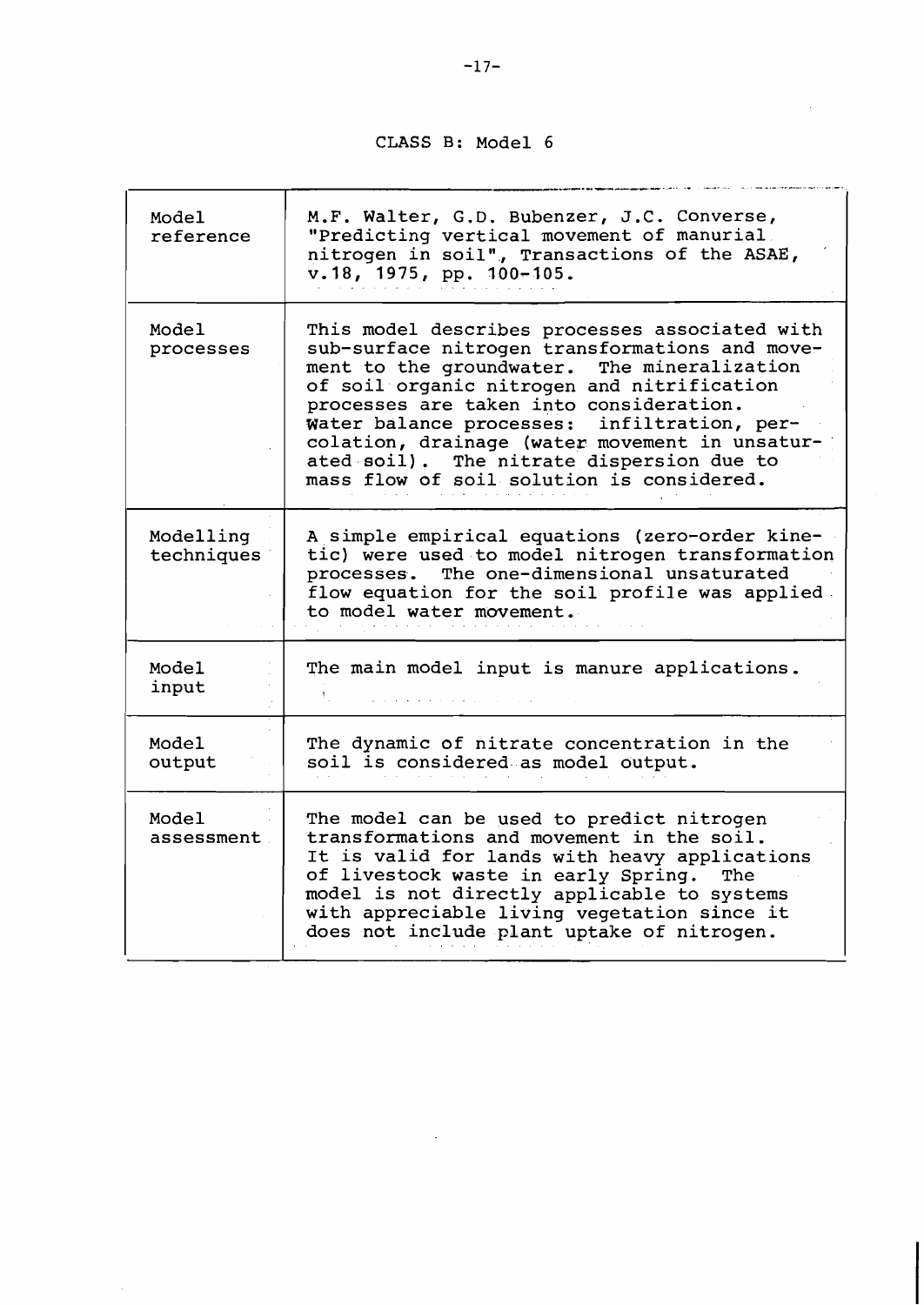| Model<br>reference      | B. Singh, C.R. Biswas, G.S. Sekhon, "A rational<br>approach for optimizing application rates of<br>fertilizer nitrogen to reduce potential nitrate<br>pollution of natural waters". Agricultural and<br>Environment, 4, (1978), pp. 57-64. |
|-------------------------|--------------------------------------------------------------------------------------------------------------------------------------------------------------------------------------------------------------------------------------------|
| Model<br>processes      | The nitrogen fertilizer application; nitrogen<br>plant uptake, nitrogen leaching.                                                                                                                                                          |
| Modelling<br>techniques | The steady-state model; Grain yield and nitro-<br>gen uptake for wheat and corn are described as<br>a quadratic response function of nitrogen fer-<br>tilizer applied.                                                                     |
| Model<br>input          | The quadratic response functions are considered<br>as a main model input.                                                                                                                                                                  |
| Model<br>output         | An optimal rate of nitrogen fertilizer applica-<br>tion corresponds to the greatest economic re-<br>turn and permissible nitrogen loss.                                                                                                    |
| Model<br>assessment     | This modelling approach can be used to optimize<br>the rate of nitrogen fertilizer application but<br>it needs an experimental regression response<br>function.                                                                            |

 $\mathcal{A}^{(1)}$  .

 $\ddot{\phantom{1}}$ 

 $\overline{\phantom{a}}$ 

 $\sim 10^7$ 

 $\sim$ 

 $\sim$   $\sim$ 

 $\sim 10$ 

 $\mathcal{A}^{\mathcal{A}}$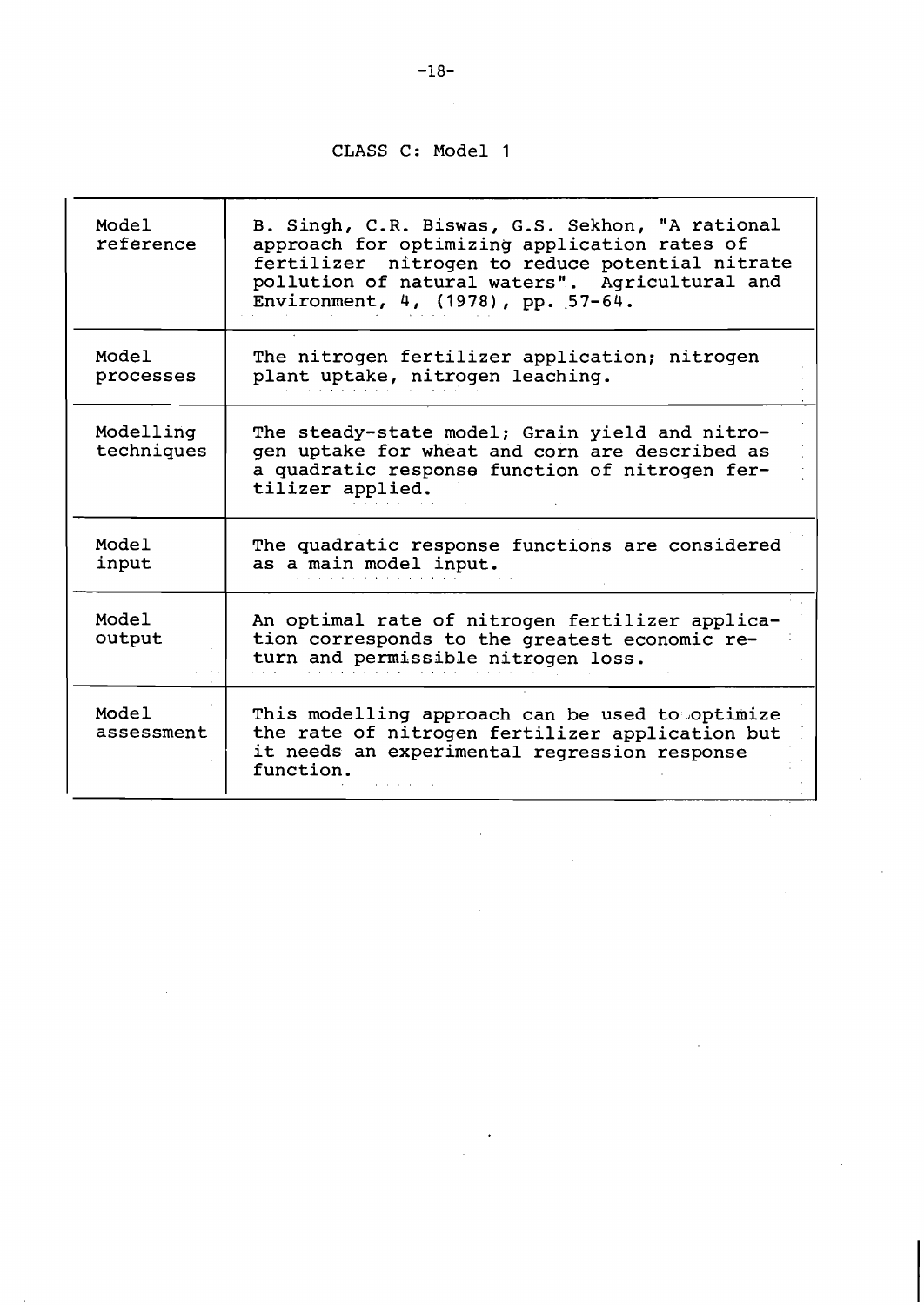List of Persons and Institutions Contacted

- **1.** Dr. K.E. Saxton  $USDA - SEA - AR$ Smith Agricultural Engineering Building Washington State University Pullman, Washington **99164**  USA
- 2. Professor G.S. Innis College of Natural Resources Utah State University Logan, Utah **84322**  USA
- 3. Mr. **T.K.** Addiscott Rothansted Experimental Station Harpenden, Herts, AL5 **2JQ**  UK
- 4. Dr. I.G. Burns National Vegetable Research Station Warwick CV35 9EF  $\mathcal{L}^{\mathcal{L}}$ UK

 $\sim 10^7$ 

 $\sim 10^7$ 

 $\Delta \phi$  and  $\phi$  and  $\phi$ 

 $\sim$ 

 $\bar{\mathcal{A}}$